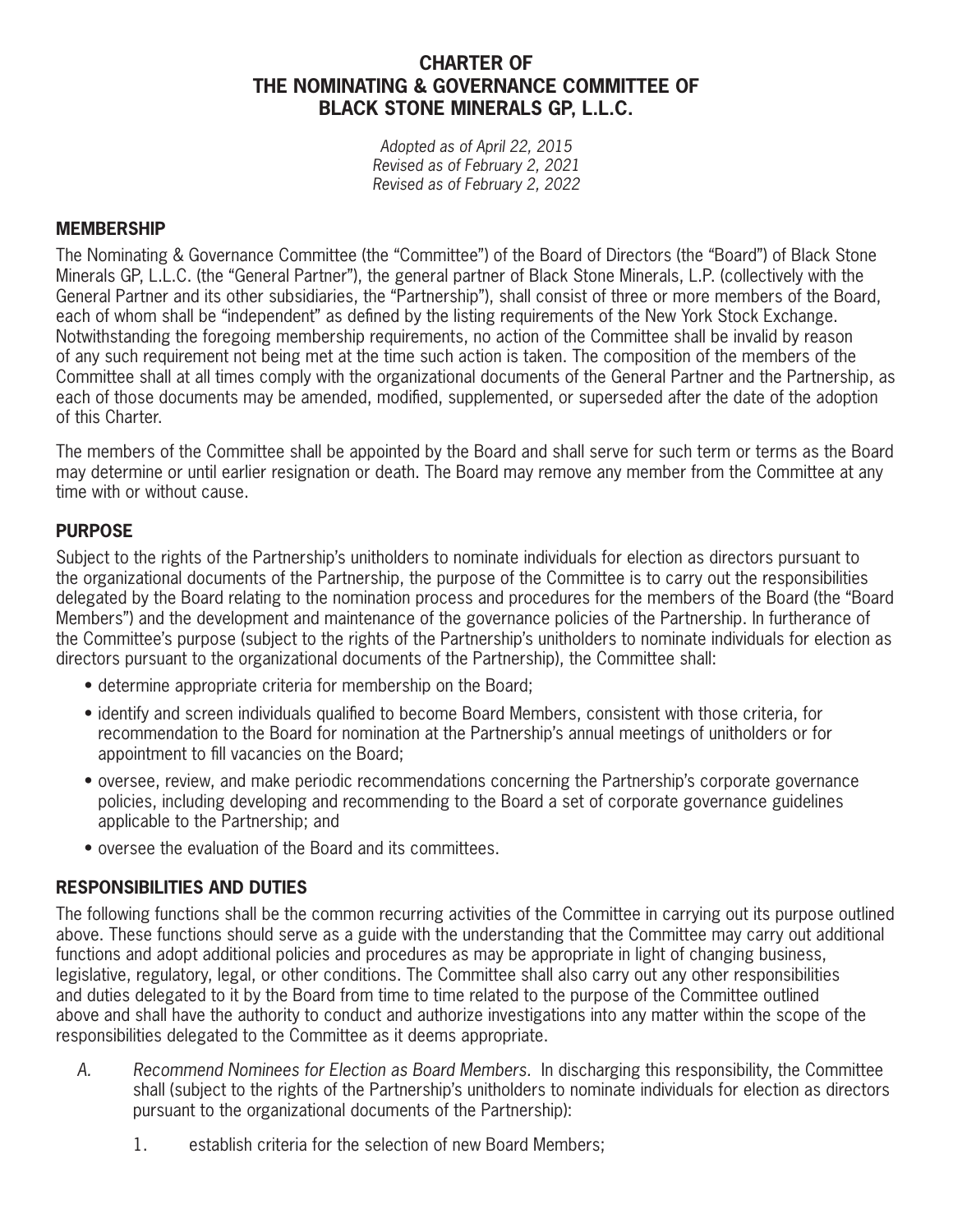- 2. identify individuals believed to be qualified as candidates to serve on the Board, taking into account all factors the Committee considers appropriate, and select, or recommend that the Board select, such candidates for each annual meeting of unitholders or to fill vacancies in the Board that occur between annual meetings of unitholders;
- 3. review and make recommendations to the full Board, or determine, whether Board Members should stand for re-election. The Committee shall consider matters relating to the retirement of Board Members, including term limits or age limits, attendance at Board and committee meetings, conflicts of interest, and other relevant factors;
- 4. evaluate candidates for nomination to the Board;
- 5. conduct all necessary and appropriate inquiries into the backgrounds and qualifications of possible candidates; and
- 6. treat recommendations for directors that are received from the Partnership's unitholders equally with recommendations received from any other source; provided, however, that in order for such unitholder recommendations to be considered, the recommendations must comply with the procedures outlined in the Partnership's proxy statement for its annual meeting of unitholders.
- *B. Evaluate the Board, its Committees, and their Members:*
	- 1. The Committee shall annually review and evaluate the conduct and performance of the Board, the Board Members, and the Board's committees and their members.
	- 2. The review shall seek to identify specific areas, if any, in need of improvement or strengthening, including the need for the creation of additional committees, and the results shall be summarized in a report by the Committee that is presented to the full Board during the Board meeting following the review. The Board shall discuss the report and consider any recommendations set forth therein.
- *C. Determine Director Independence:*
	- 1. The Committee shall annually review the relationships between the Partnership and each director and report the results of its review to the Board, which will then determine which directors satisfy applicable independence standards for service on the Board and its committees.
- *D. Monitor and Evaluate Corporate Governance Matters.*
	- 1. The Committee shall review the Partnership's corporate governance documents, policies, and procedures. In carrying out this responsibility, the Committee shall:
		- a. develop and recommend to the Board a set of governance guidelines applicable to the Partnership, review such guidelines at least once a year, and recommend any changes to the Board;
		- b. oversee the Partnership's governance practices, including reviewing and recommending to the Board for approval any changes to the other documents and policies in the Partnership's governance framework and oversight of the Partnership's environmental, social, and governance ("ESG") initiatives;
		- c. review the Board's committee structure and composition and make recommendations to the Board annually regarding the appointment of Board Members to serve as members of each committee and committee chairmen;
		- d. develop and make a recommendation to the Board concerning the selection and designation of a "Lead Director" to preside over the meetings of the non-management directors in executive session;
		- e. review the Board's policy regarding the structure of the offices of the Chairman of the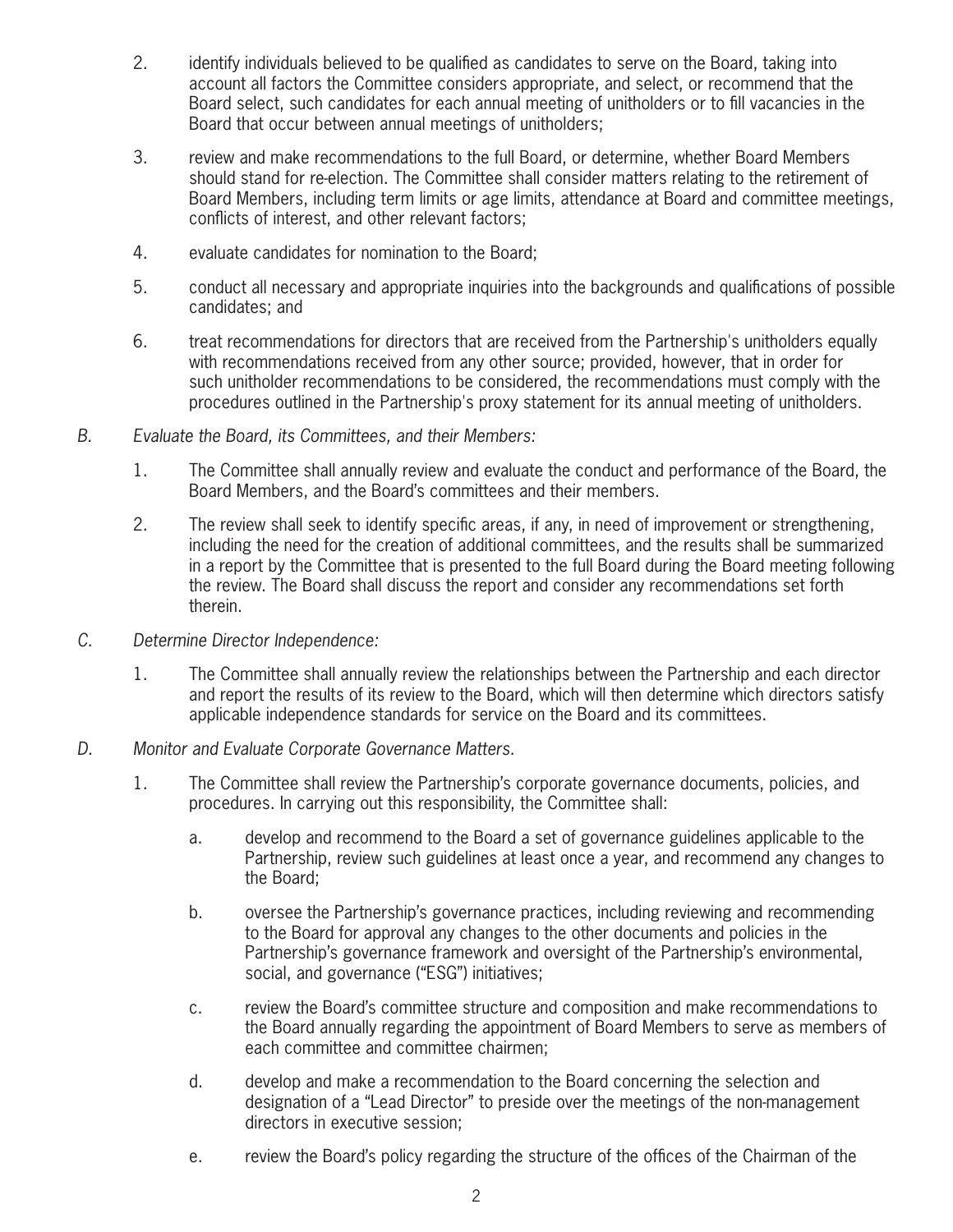Board and chief executive officer ("CEO"); and

- f. consider any other corporate governance issues that may arise from time to time and develop appropriate recommendations to the Board.
- *E. Review of Management Succession Plans.* The Committee shall be responsible for planning for succession in the senior management ranks, including the office of the CEO. The CEO shall report to the Committee at the time of the first regularly scheduled Board meeting in each year regarding the processes in place to identify talent within the Partnership to succeed to senior management positions and the information developed during the current calendar year pursuant to those processes.
- *F. Other Nominating/Corporate Governance Committee Responsibilities.*
	- 1. The Committee shall discharge the following additional responsibilities:
		- a. perform any other activities consistent with this Charter, the General Partner's or the Partnership's governing documents, and governing law, as the Committee or the Board deems necessary or appropriate;
		- b. consider at least annually and recommend to the Board suggested changes, if any, in the size of the Board; and
		- c. develop and evaluate a general education and orientation program for directors and make appropriate recommendations for final Board action regarding the program.

# **LIMITATION ON RESPONSIBILITIES**

The authority of the Committee has been delegated to it by the Board, and the Board retains full responsibility with respect to continuing oversight of the Committee and its actions. Accordingly, no member of the Committee shall have any special or greater liability than any other member of the Board as a result of his or her membership on the Committee.

## **OUTSIDE ADVISORS**

The Committee shall have the sole authority to retain and terminate any search firm to be used to identify director candidates, including sole authority to approve the search firm's fees and other retention terms. The Committee shall also have the authority, in its sole discretion, to retain and obtain the advice and assistance of independent legal counsel or such other advisors as it deems necessary to fulfill its duties and responsibilities under this Charter. The Committee shall set the compensation, and oversee the work, of any independent legal counsel or other advisor. The authority granted in this Charter to engage advisors shall not affect the ability or obligation of the Committee to exercise its own judgment in fulfillment of its duties under this Charter.

The Committee shall receive appropriate funding from the Partnership, as determined by the Committee in its capacity as a committee of the Board, for the payment of compensation to any search firm, independent legal counsel, or other advisor to the Committee and for ordinary administrative expenses of the Committee that are necessary or appropriate in carrying out its duties.

## **STRUCTURE AND OPERATIONS**

The Board shall designate annually a member of the Committee as the chair. The Committee shall meet at least two times a year at such times and places as it deems necessary to fulfill its responsibilities. The Committee shall maintain minutes of Committee meetings and shall report regularly to the Board regarding its actions and make recommendations to the Board as appropriate. In addition to the structure and operations of the Committee as set forth in this Charter, the Committee is governed by the same rules regarding meetings (including meetings in person or by telephone or other similar communications equipment), action without meetings, notice, waiver of notice, and quorum and voting requirements as are applicable to the Board or as provided for in the limited liability company agreement of the General Partner.

The Committee may invite such members of senior management or such other individuals to its meetings as it deems appropriate, to assist in carrying out its duties and responsibilities. However, the Committee shall meet